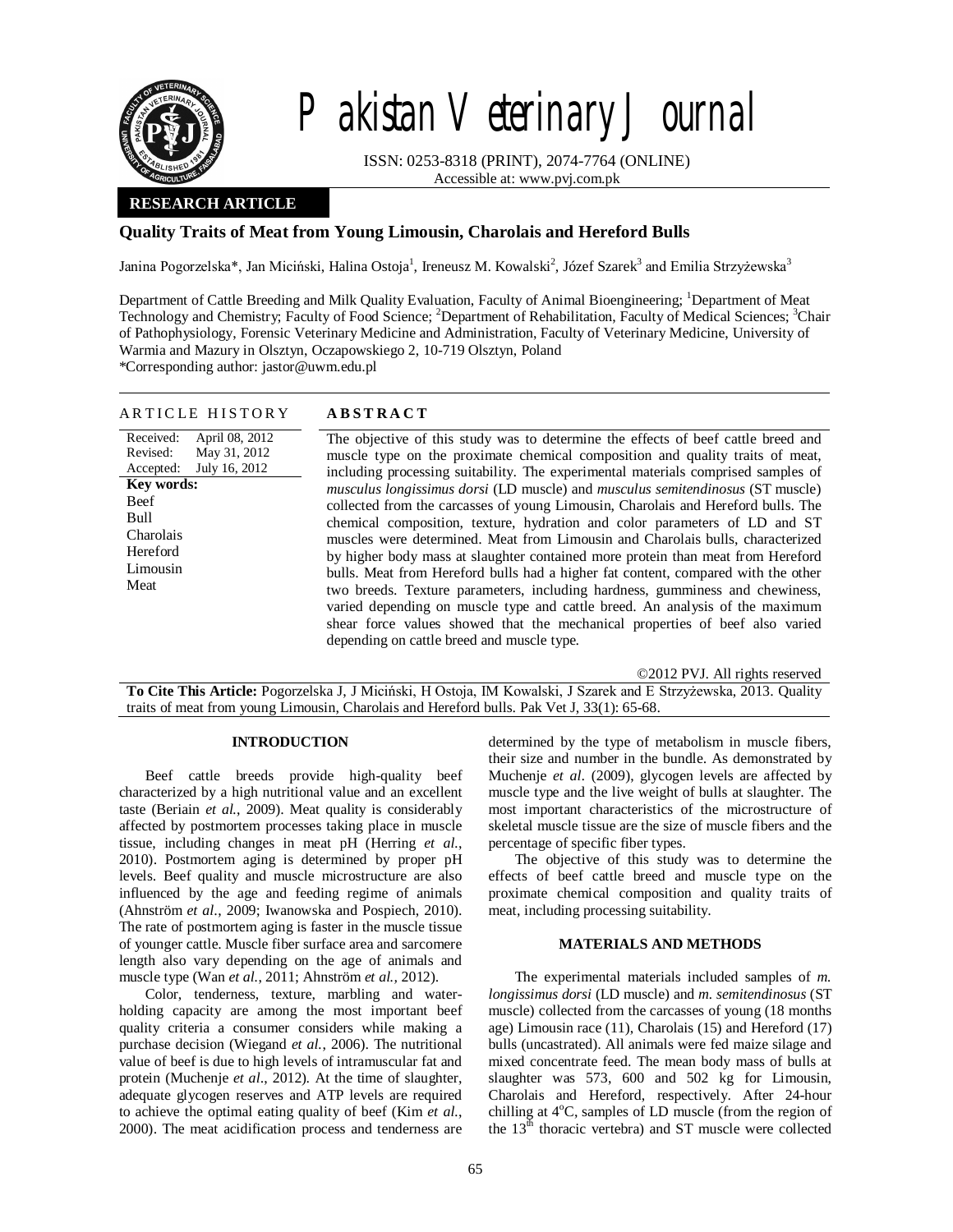from the right half-carcasses for laboratory analyses, performed 48 hours post-mortem. The pH of both muscles was measured using a PHM80 portable pH-meter equipped with a GK2401C electrode (Radiometer Analytical). Meat color was measured by the reflectance method, using a Spectro-color (CL-4606) apparatus (Hoch Lange GmBH) with an aperture diameter of 8 mm, a light source D65, a standard colorimetric observer with visual field of 10º and SPECTRAL – QC. Trichromatic coordinates were determined according to the CIE color System:  $L^*$  (lightness),  $a^*$  (redness),  $b^*$  (yellowness) and C\* (chroma). The maximum shear force was measured using a Warner-Bratzler head attached to an Instron universal testing machine (Instron Corporation, USA, model 4301), on 10 x 10 mm samples cut along muscle fibers from LD and ST muscles that had been cooked at  $80^{\circ}$ C for one hour. The texture profile analysis (TPA) involved a double compression test. 10 x 10 x 10 mm samples were compressed twice (perpendicular to the direction of muscle fibers) to 50% of the original height. The following texture parameters were determined: hardness, springiness, gumminess and chewiness. Cooking loss (%) was determined together with the texture profile analysis. The remaining parameters were measured on muscle samples ground three times in a meat grinder, mesh size 3 mm. The content of dry matter, fat (Soxhlet method PN -71/A-88021, 1971), total protein (Kjeldahl method, PN-75/A-04018, 1975 - Kieltec 1026 Distilling Unit, Teactor) and ash were determined. The total collagen content of muscles was determined using a conversion factor of 7.46 (Jankowska *et al.,* 2000). The liquid area  $(cm<sup>2</sup>)$  was measured with a Robotron planimeter (Reiss Precision, Germany).

The results were processed statistically by an analysis of variance (ANOVA). Arithmetic means and standard errors (SE) were calculated by Statistica ver. 9.1. The significance of differences between means was determined by Duncan's test at a significance level of P≤0.05.

### **RESULTS AND DISCUSSION**

Meat quality was affected by a wide range of factors. The nutritional value of beef is determined by its chemical composition, mostly protein and fat content. The eating quality and consumer perception of beef are affected primarily by color and tenderness, whereas its processing suitability is influenced by the status of muscle tissue hydration. The average dry matter content of meat samples from bulls of three breeds (Table 1) was slightly above 23%, with an insignificantly lower water content of LD muscle. Significant differences were noted between the studied cattle breeds with respect to the protein content of meat, which ranged from 19.91% in Hereford to 21.10% in Charolais. Similar chemical composition of beef from young Charolais bulls has been reported by Renand *et al*. (2001). The higher protein content of muscles in Charolais cattle could be due to their highest body mass at slaughter, which supported the findings of Hoch *et al*. (2005) who demonstrated that beef from cattle characterized by higher live weight and carcass weight usually contains more protein.

The meat of Hereford bulls had the highest fat content (in both muscles), and the meat of Charolais bulls had the lowest fat concentrations. The noted differences were statistically significant. The amount and distribution of intramuscular fat affect the nutritional properties, texture and juiciness of beef, thus contributing to its desirable tenderness. Chambaz *et al.* (2002) found that the fat content of beef is influenced by cattle genotype.

The nutritional value of meat is determined not only by total protein levels, but also by the content of connective tissue proteins whose presence improves beef tenderness and texture (Bartoň *et al*., 2010). In the present study, differences in collagen content were due to muscle type, not the breed. The ST muscle had significantly higher collagen content than the LD muscle (Table 1). Major factors responsible for collagen concentration of meat include genotype of the cattle (Christensen *et al*., 2011), feeding regime (Vestergaard *et al*., 2000b) and age at slaughter (Renand *et al*., 2001).

**Table 1:** Chemical composition of *musculus longissimus dorsi* (LD) and *musculus semitendinosus* (ST)

| Parameter      | Muscle | Breed                        |                              |                              |
|----------------|--------|------------------------------|------------------------------|------------------------------|
|                |        | Limousin                     | Charolais                    | Hereford                     |
| Dry matter     | LD     | $23.67 + 0.05^{ax}$          | $23.33 + 0.09$ <sup>ax</sup> | $23.59 + 0.26$ <sup>ax</sup> |
| [%]            | ST     | $23.23 + 0.08$ <sup>ax</sup> | $23.05 + 0.28$ <sup>ax</sup> | $23.04 + 0.20$ <sup>ax</sup> |
| Protein [%]    | LD     | $21.08 + 0.13$ <sup>ax</sup> | $21.10 + 0.15$ <sup>ax</sup> | $19.91 + 0.13bx$             |
|                | ST     | $20.32 + 0.12^{ay}$          | $20.70 + 0.13^{ay}$          | $20.11 + 0.13$ <sup>ax</sup> |
| Total collagen | LD     | $422 + 20.79$ <sup>ax</sup>  | 419+14.52 <sup>ax</sup>      | $417+27.06^{bx}$             |
| [mq/100q]      | ST     | $599 + 35.41^{ay}$           | $622 + 41.37^{by}$           | $576 + 29.44$ <sup>cy</sup>  |
| Fat [%]        | LD     | $1.54 + 0.12$ <sup>ax</sup>  | $0.71 + 0.16^{bx}$           | $2.28 + 0.32$ <sup>cx</sup>  |
|                | ST     | $1.10 + 0.21^{ay}$           | $0.81 + 0.13$ <sup>bx</sup>  | $1.38 + 0.23$ <sup>cy</sup>  |
| Ash [%]        | LD     | $1.05 + 0.01$ <sup>ax</sup>  | $1.08 + 0.01bx$              | $1.01 + 0.01$ <sup>cx</sup>  |
|                | ST     | $1.09 + 0.01^{ay}$           | $1.11 + 0.01ay$              | $1.03 + 0.01^{bx}$           |

 $a,b$  - values (mean $\pm$ SE) in a row regarding breeds and  $x,y$  - values in columns regarding LD and ST muscles within a parameter followed by different superscript letters are significantly (P<0.05) different.

The texture parameters of beef samples have been presented in Table 2. An instrumental analysis of meat texture usually involves the use of the Warner-Bratzler shear force test (Caine *et al*., 2003; Hwang *et al*., 2004). Tenderness is one of the most difficult to measure sensory attributes of meat. The measurement of the maximum shear force showed that the ST muscle was tenderer than the LD muscle, irrespective of cattle breed. The average shear force values for the LD muscles ranged from 99.71 N (Charolais) to 104.80 N (Limousin), while the values determined for the ST muscle were significantly lower. Meat from Charolais bulls differed significantly from the other two breeds with respect to the maximum shear force. In a study by Dasiewicz and Słowiński (2007), cattle breed had no significant effect on shear force and compressive force values. The texture profile analysis (TPA) applied in the study enabled to measure several beef texture parameters based on deformation during compression. Hardness, i.e. the force required attaining 50% deformation, decreased significantly depending on muscle type and cattle breed. The maximum compressive force (after 48 h) reached approximately 55 N for ST muscle samples from Limousin bulls, and 41 N for ST muscle samples from Charolais and Hereford bulls. A similar trend was observed with regard to springiness, defined as the rate at which a specimen returns from a deformed state to its original state, which ranged from 0.35 to 0.60 mm. Cattle breed and muscle type influenced also beef gumminess and chewiness. The texture parameters quantified from a double compression test as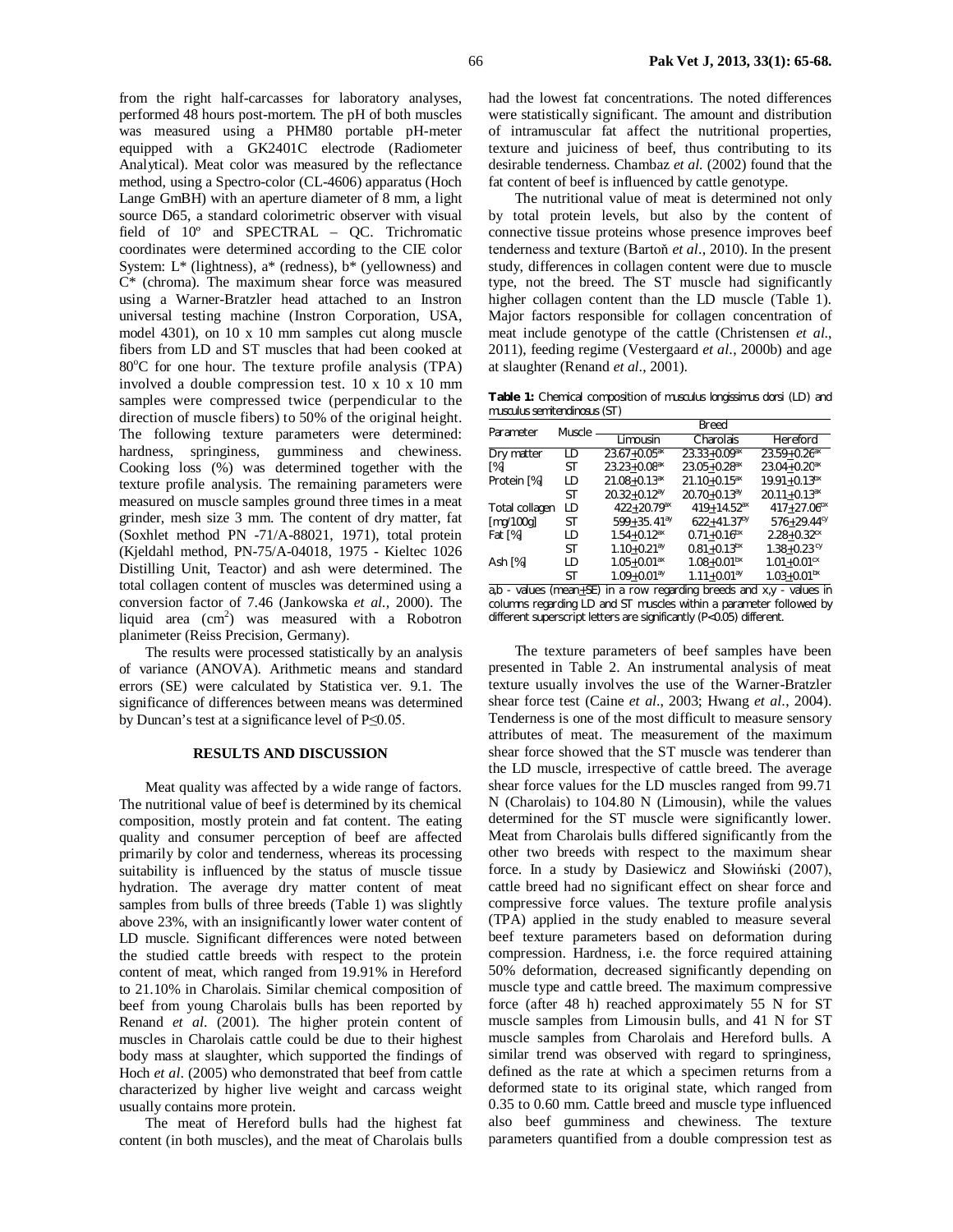well as the mechanical properties of beef were affected by cattle breed and muscle type. Our results are consistent with the findings of King *et al*. (2010) and Juszczuk-Kubiak *et al.* (2009) who reported significant differences in the eating quality and sensory attributes of meat from different sire breeds. The ST muscle was characterized by higher springiness and chewiness values.

**Table 2:** Texture parameters of *musculus longissimus dorsi* (LD) and *musculus semitendinosus* (ST)

| Parameter                                              | Muscle | Breed                         |                              |                                |  |
|--------------------------------------------------------|--------|-------------------------------|------------------------------|--------------------------------|--|
|                                                        |        | Limousin                      | Charolais                    | Hereford                       |  |
| Maximum shear                                          | LD     | $104.80 + 5.21$ <sup>ax</sup> | $99.71 + 5.81$ <sup>bx</sup> | $104.52 + 6.38$ <sup>ax</sup>  |  |
| force <sup>[N]</sup>                                   | ST     | $96.14 + 4.99^{by}$           | $73.71 + 5.85$ <sup>cy</sup> | $87.15 + 5.62$ <sup>dy</sup>   |  |
| Hardness [N]                                           | LD     | 49.61+2.77 <sup>ax</sup>      | $34.72 + 3.45$ <sup>bx</sup> | $41.67 + 2.62$ <sup>cx</sup>   |  |
|                                                        | ST     | $55.16 + 3.08$ <sup>dy</sup>  | $41.26 + 4.38$ <sup>cy</sup> | $41.13 + 2.54$ <sup>cx</sup>   |  |
| Springiness                                            | LD     | $0.59 + 0.01$ <sup>ax</sup>   | $0.35 + 0.02^{bx}$           | $0.49 + 0.02$ <sup>cx</sup>    |  |
| [mm]                                                   | ST     | $0.60 + 0.02$ <sup>ax</sup>   | $0.38 + 0.02^{by}$           | $0.50 + 0.02$ <sup>cx</sup>    |  |
| Gumminess [N]                                          | LD     | $27.24 + 1.76$ <sup>ax</sup>  | $13.43 + 1.23$ <sup>bx</sup> | $16.65 \pm 1.64$ <sup>cx</sup> |  |
|                                                        | ST     | $29.66 + 1.55$ <sup>ay</sup>  | $16.68 + 1.23$ <sup>cy</sup> | $19.99 + 1.93$ cy              |  |
| Chewiness                                              | LD     | $16.02 + 2.90$ <sup>ax</sup>  | $33.97 + 3.47$ <sup>bx</sup> | $26.94 + 4.32$ <sup>cx</sup>   |  |
| $[1 10^{-3}]$                                          | ST     | $18.39 + 4.05$ <sup>ay</sup>  | $48.42 + 3.58$ <sup>by</sup> | $33.99 + 5.64$ <sup>cy</sup>   |  |
| $a,b$ - values (mean+SE) in a row regarding breeds and |        |                               |                              | $x,y - value \sin \theta$      |  |

columns regarding LD and ST muscles within a parameter followed by different superscript letters are significantly (P<0.05) different.

The value of  $pH_{48}$  is a key quality attribute of meat, as it affects the beef aging process (Ahnström *et al.,* 2009). According to Juszczuk-Kubiak (2009), normalquality meat has  $pH_{48}$  of 5.5 – 5.7. Such pH levels support beef aging, and the meat becomes light in color, tender and tasty. Low pH values contribute to myoglobin oxygenation which leads to the formation of a thick layer of bright-red oxymyoglobin on meat surface (King *et al.,* 2010). The pH of muscles has an influence on the processing suitability of beef, including water-binding capacity, tenderness, color and shelf-life (Swan and Boles, 2002; Purchas *et al*., 1999; Sakowski *et al.,* 2001).

In our experiment, average pH levels determined 48 hours post-mortem (Table 3) ranged from 5.50 to 5.87. Meat from Charolais bulls had the lowest pH (5.52 in the LD muscle and 5.50 in the ST muscle), and the differences between this breed and the other two breeds were statistically significant.

**Table 3:** Hydration of *musculus longissimus dorsi* (LD) and *musculus semitendinosus* (ST)

| Parameter                              | Muscle | <b>Breed</b>                 |                              |                             |  |
|----------------------------------------|--------|------------------------------|------------------------------|-----------------------------|--|
|                                        |        | Limousin                     | Charolais                    | Hereford                    |  |
| $pH_{48}$                              | I D    | $5.82 + 0.01$ <sup>ax</sup>  | $5.52 + 0.01bx$              | $5.87 + 0.01$ <sup>ax</sup> |  |
|                                        | ST     | $5.74 + 0.02$ <sup>ax</sup>  | $5.50 + 0.03$ <sup>bx</sup>  | $5.75 + 0.01^{ax}$          |  |
| Cooking                                | LD     | $31.51 + 0.38$ <sup>ax</sup> | $43.79 + 0.82bx$             | $41.33 + 0.52bx$            |  |
| loss [%]                               | ST     | $35.69 + 0.42^{ay}$          | $45.72 + 0.26^{by}$          | $43.99 + 0.56^{by}$         |  |
| Liguid                                 | LD     | $3.79 + 0.22$ <sup>ax</sup>  | $10.21 + 0.25^{bx}$          | $7.55 + 0.15$ <sup>cx</sup> |  |
| area $\lceil$ cm <sup>2</sup> $\rceil$ | ST     | $4.60 + 0.25$ <sup>ay</sup>  | $10.54 + 0.29$ <sup>bx</sup> | $9.08 + 0.18^{by}$          |  |

a,b - values (mean+SE) in a row regarding breeds and  $xy$  - values in columns regarding LD and ST muscles within a parameter followed by different superscript letters are significantly (P<0.05) different.

An increase in acidity decreases the diameter of microcapillary spaces, thus reducing the water-holding capacity of proteins. The hydration properties of meat change in response to various factors (Jukna, 2002). In this experiment, cooking loss was higher in meat from Charolais and Hereford bulls than that of Limousin (Table 3). Within breeds, the LD and ST muscles differed significantly ( $p \ge 0.05$ ) with respect to pH<sub>48</sub> levels, cooking loss  $(\%)$  and liquid area  $(cm^2)$ . The values of cooking loss and liquid area were significantly lower in the LD muscle  $(P<0.05)$ .

Consumers often evaluate beef based on color. Beef color is affected by cattle breed, pH, water content, intramuscular fat and connective tissue (Purchas *et al.,* 1999; Hulsegge *et al.*, 2001). Table 4 shows the color parameters of the studied beef muscles. Significant differences in color were noted between cattle breeds and muscle types. The muscles of Charolais bulls were lightest in color. Regardless of breed, the ST muscles had a lighter color than the LD muscle, and the color of the former had a lower contribution of redness. The muscles differed also as regard color saturation. Muscle color is influenced by the age at slaughter and feeding regime. Hulsegge *et al.* (2001) reported that veal carcasses had a very light color (47.34), with a low contribution of redness (10.03) and yellowness (3.00). In a study by Purchas *et al. (*1999) the color lightness, redness and yellowness in older animals reached 30.7, 16.1 and 6.3, respectively.

**Table 4:** Color parameters of *musculus longissimus dorsi* (LD) and *musculus semitendinosus* (ST)

| Parameter  | Muscle | Breed                                                                |                              |                                                       |
|------------|--------|----------------------------------------------------------------------|------------------------------|-------------------------------------------------------|
|            |        | Limousin                                                             | Charolais                    | Hereford                                              |
| Lightness  | LD     | $12.84 + 0.99$ <sup>ax</sup>                                         | $26.60 + 1.00bx$             | $17.64 + 0.92$ <sup>cx</sup>                          |
|            | ST     | $19.80 + 1.13$ <sup>cy</sup>                                         | $32.56 + 1.26$ <sup>dy</sup> | $30.71 + 0.72$ <sup>dy</sup>                          |
| Redness    | LD     | $20.48 + 0.88$ <sup>ax</sup>                                         | $14.78 + 1.16^{bx}$          | $18.67 + 0.82$ <sup>cx</sup>                          |
|            | SТ     | $17.87 + 0.69$ <sup>cy</sup>                                         | $9.56 + 0.98$ <sup>dy</sup>  | $14.93 + 0.75^{by}$                                   |
| Yellowness | LD     | $15.06 + 0.35$ <sup>ax</sup>                                         | $24.73 + 0.77$ <sup>bx</sup> | $19.78 + 0.57$ <sup>cx</sup>                          |
|            | ST     | $20.36 + 0.40^{\text{dy}}$                                           | $24.58 + 0.44bx$             | $23.94 + 0.37^{by}$                                   |
| Chroma     | LD     | $25.32 + 0.89$ <sup>ax</sup>                                         | $28.88 + 1.10^{b}$           | $27.61 + 0.43^{bx}$                                   |
| . 1.       | SТ     | $27.99 + 1.04^{by}$<br>to a participato providente la providencia di | $26.44 + 0.56$ <sup>ay</sup> | $26.41 + 0.53$ <sup>ax</sup><br>and the continues for |

 $a,b$  - values (mean $+$ SE) in a row regarding breeds and x,y - values in columns regarding LD and ST muscles within a parameter followed by different superscript letters are significantly (P<0.05) different.

Wajda and Daszkiewicz (2010) compared the quality of meat from young crossbred bulls produced by mating Polish Holstein-Friesian cows to Limousin and to Charolais bulls. The cited authors found that that the incidence of carcass damage was lower when bulls were held in individual boxes in lairage prior to slaughter. Meat from bulls placed in single boxes, compared with meat from bulls kept loose in group boxes, was characterized by a higher percentage content of dry matter, a lower  $pH_{48}$ value and a lighter color. Better tenderness of meat from bulls held in group boxes was due to higher pH values. Beef from PHF x LIM bulls, compared with meat from PHF x CH crossbreeds, had a higher percentage content of ash and a lower pH<sub>48</sub> value.

**Conclusions:** Meat of Limousin and Charolais bulls, characterized by higher body mass at slaughter, contained more protein than the meat of Hereford bulls. Meat of Hereford bulls had a higher fat content, compared with the other two breeds. Texture parameters, including hardness, gumminess and chewiness, varied depending on muscle type and cattle breed. An analysis of the maximum shear force values showed that the mechanical properties of beef also varied depending on cattle breed and muscle type.

#### **REFERENCES**

Ahnström ML, A Hessle, L Johansson, MC Hunt and K Lundström, 2009. Influence of carcass suspension on meat quality of Charolais heifers from two sustainable feeding regimes. Animal, 3: 906-913.